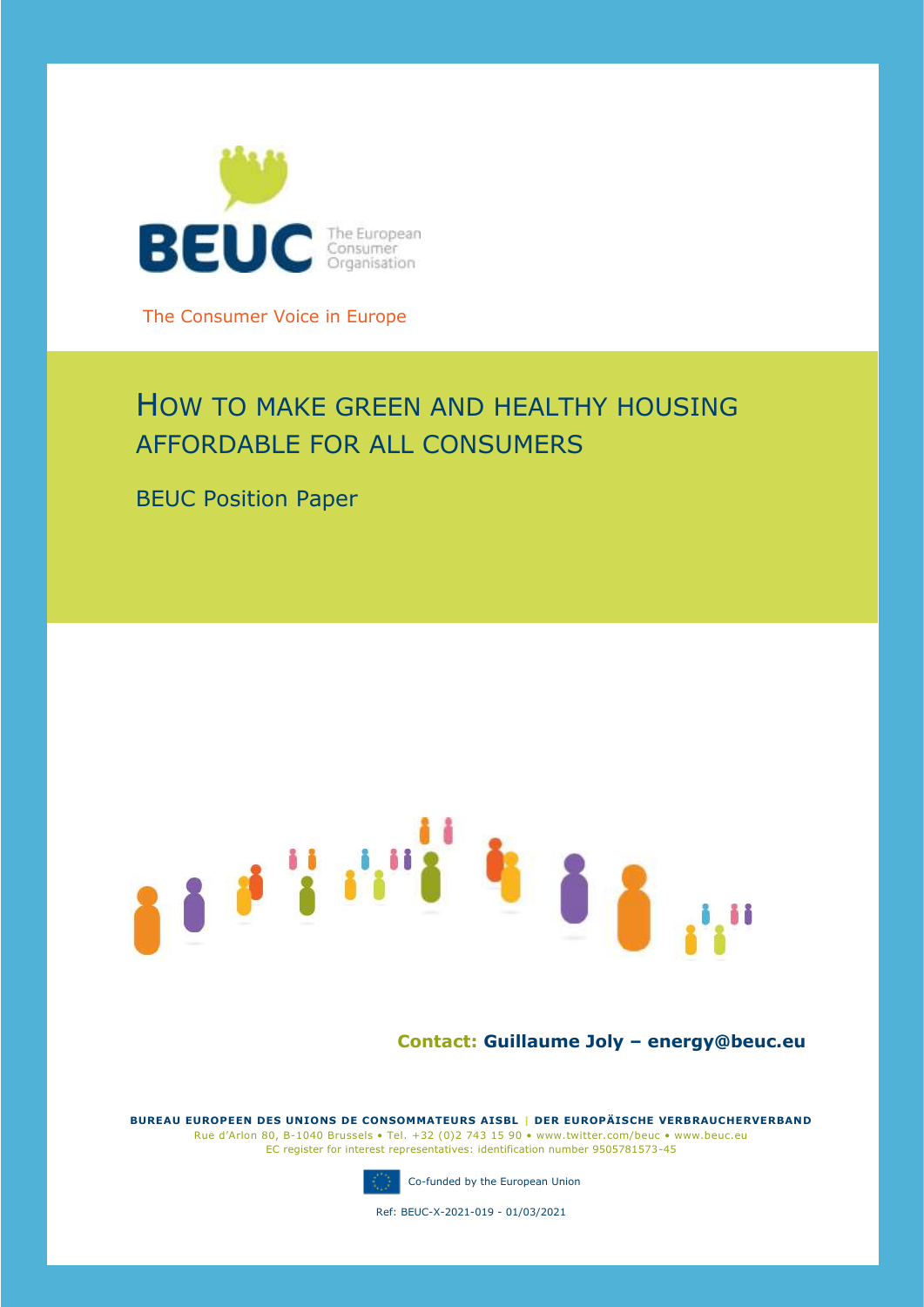

## Why it matters to consumers

Housing is key in our lives and consumers want to enjoy healthy and affordable homes. Energy efficient buildings will lead to lower energy consumption, hence lower costs, as well as to better indoor air quality and health. To make people's homes more efficient, healthier and comfortable, consumers need access to reliable solutions, suitable financing schemes as well as to trustworthy and affordable retrofit offers.

## Summary

BEUC welcomes the European Commission's Renovation Wave Strategy which aims to at least double renovation rates in the next ten years. To put this strategy into practice, the European Commission is planning several legislative revisions and initiatives. For this strategy to become a success, it is important to address the different barriers consumers face when considering retrofitting their homes. Therefore, the upcoming initiatives should address the following barriers:

- **Consumers are lost and faced with an inconsistent set of rules and regulations: enabling frameworks are needed.** Policymakers should clearly communicate national decarbonisation strategies and all consumers should enjoy appropriate rights and protections in electricity, gas and district heating. Landlords should be both led and incentivised to improve the energy efficiency of their properties, while clear rules need to be in place to ensure fair cost sharing with tenants. To ensure that the implementation of Minimum Energy Performance Standards is fair to all, their rollout needs to be regulated and enabled via impartial third-party assessments of the situation, advice and support.
- **Consumers are confused by contradictory, incomplete and biased advice: easy access to information and advice is key.** Consumers should have easy access to independent, impartial and local energy advisors that are independent of energy suppliers or the banks and provide objective recommendations. At the same time, consumers should be able to rely on trustworthy information tools on the energy performance of housing that display advice relevant to each specific situation. Consumers should benefit from streamlined administrative procedures within in a local one-stop-shop.
- **Consumers should get support and access to quality and trustworthy installers: supply and demand to match via one-stop-shops.** Consumers should benefit from a comprehensive range of offers and support via local onestop-shops. The services provided should cover all steps, from information, advice and planning to the finalisation of the works and quality checks. Administrative processes, financing and the contracting of accredited installers should be streamlined. The quality of both the installation and customer service should be guaranteed by well-trained professionals.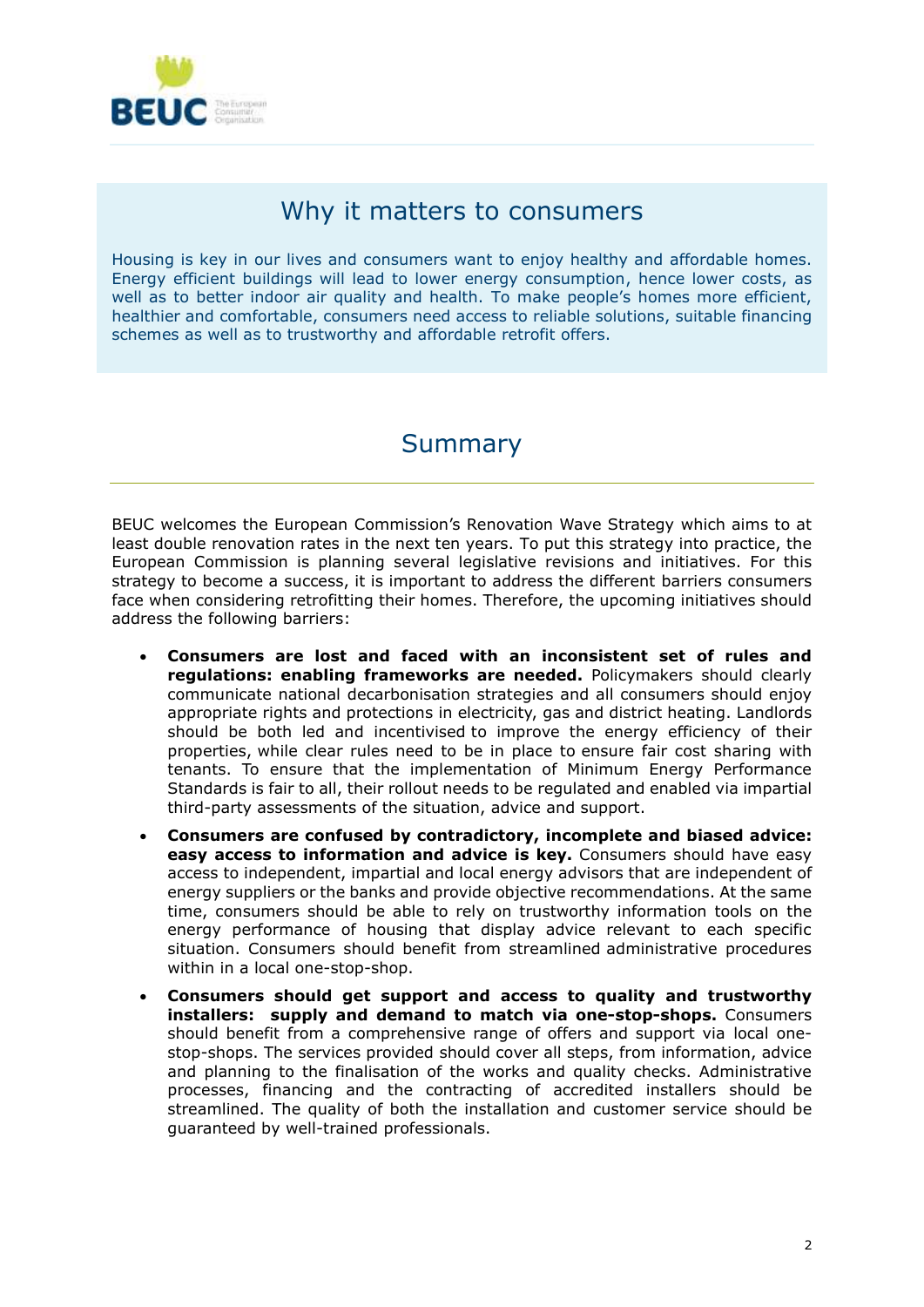

- **Consumers have to bear up-front costs of a core investment: blend public and private funding via hybrid financial schemes.** While implementing deep retrofits and further measures to decarbonise their homes, consumers should be able to choose from a variety of innovative financial products from either banks and/or the public sector. To reduce up-front costs, support and energy assessment tools should be included in financing solutions (e.g., green mortgages/loans). Moreover, financial support to households should be linked and conditioned to the projected energy performance, resulting of the improvement works of their home. The specific needs of low-income households should be addressed via dedicated funds and programmes at both the national and EU level and made available in one-stop-shops.
- **Consumers need to trust installers in the long run.** The liability period should be extended to make consumers confident in the professionalism of the installers. Trust from consumers also comes from knowing who to call if they have an issue, even years after the works.

## **Introduction**

In October 2020, the European Commission launched the Renovation Wave Strategy to improve the energy efficiency of EU's building stock. Part of the European Green Deal, the Renovation Wave aims to increase the climate resilience of the European Union and it is core to EU's recovery strategy. However, to be aligned with the Paris agreement, the annual renovation rate should increase fourfold (from 1% to 4%), and deep retrofits, that ensure higher energy savings rate, at least tenfold<sup>1</sup> (from  $0.2\%$  to  $2\%$ ).

Nonetheless, this initiative is of high importance to consumers, as healthy, green and costeffective dwellings require retrofit works to be implemented to the best professional standards. This will also create green jobs across the continent, to fulfil the demand of consumers for deep retrofit works. These substantial works will cover a wider scope than more recent 'shallow' retrofit works. However, investments will be in the trillions of euros, in order for the retrofit rate to double by 2030.

With currently available technologies<sup>2</sup>, Europe can reduce its emissions from the heating and cooling of buildings by 86% between 1990 and 2050. The integration of renewables to the power grid paves the way to the decarbonisation of heating and cooling, as electrification of heating and cooling facilitates the integration of renewables to the grid.. Consumers will have to get deep retrofits of their home envelope (floor, walls, and attic) and ventilation, along with the installation of smart, low-carbon appliances.

This can be a quadruple win for consumers:

- lower energy bills;
- healthier and more comfortable indoor and outdoor environments;
- added value for homeowners;
- help fight climate change via lower energy consumption and greenhouse gas emissions.

<sup>1</sup> [https://www.bpie.eu/wp-content/uploads/2020/10/Renovation-Wave-briefing\\_04.pdf](https://www.bpie.eu/wp-content/uploads/2020/10/Renovation-Wave-briefing_04.pdf)

<sup>2</sup> Heat Roadmap Europe – [A low carbon heating and cooling strategy](https://vbn.aau.dk/ws/portalfiles/portal/288075507/Heat_Roadmap_Europe_4_Quantifying_the_Impact_of_Low_Carbon_Heating_and_Cooling_Roadmaps..pdf) – H2020 European Project laureate – Aalborg Universitet – 2018 – quote page 11.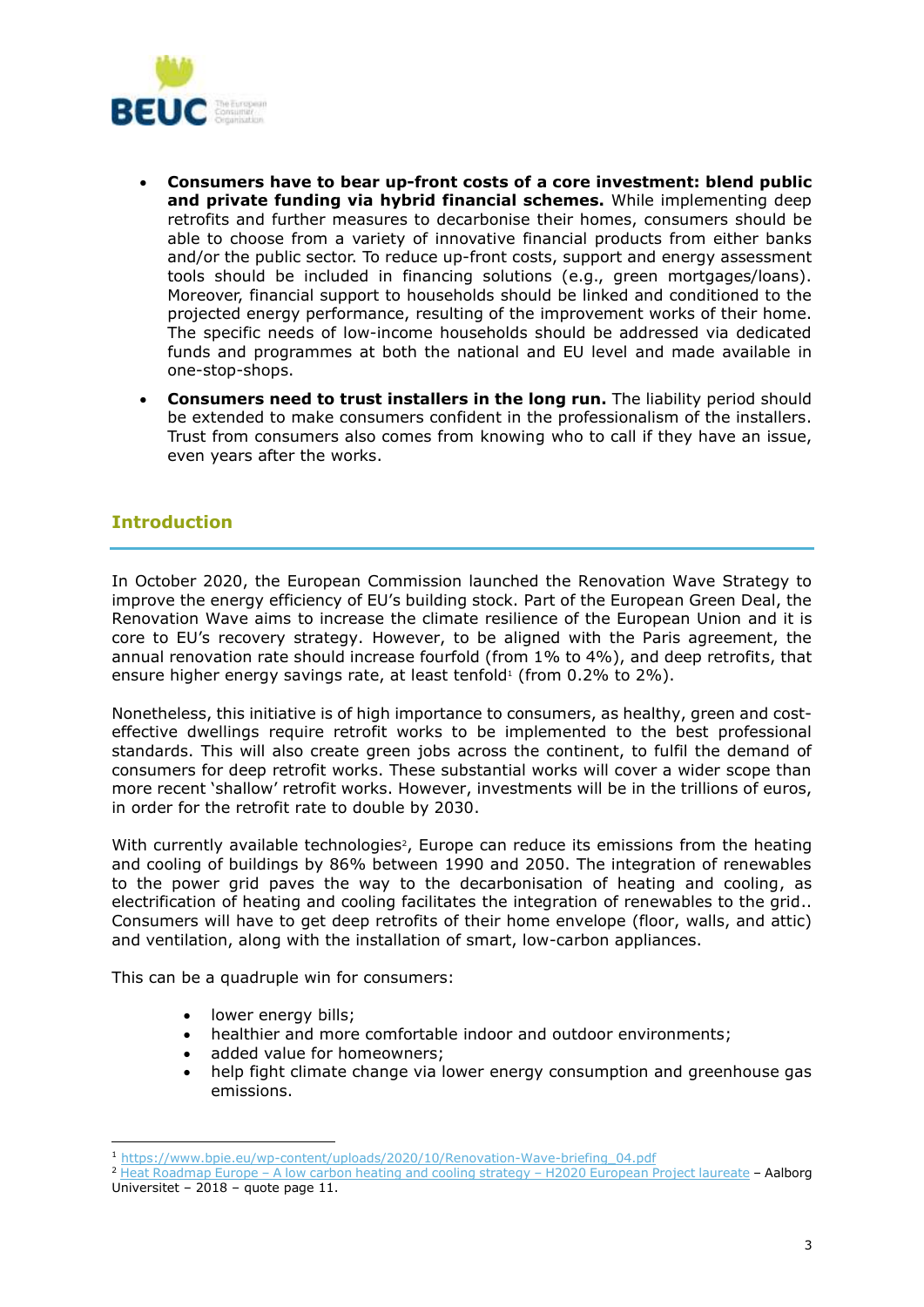

Different solutions will be needed while bearing in mind, for instance, the specificities of both rural and urban areas. This will ensure that the needs and interests of various consumer groups are addressed. Shortcomings and gaps are still too numerous in the current set of policies. The risks are that loopholes due to ill-designed policies will leave consumers exposed to lock-ins and stranded assets (i.e., their gas boiler).

## **1. The main barriers to consumer investment in home retrofitting – from houses to multi-unit buildings**

Consumers face several challenges when considering retrofitting their homes, which is one of the most important and perhaps impactful decisions they can make in their life. BEUC has identified the following barriers consumers currently face:

#### ▪ **Lack of awareness**

Consumers do not currently appreciate the benefits of retrofitting their homes. Information on what to prioritise in terms of works, what to start with and how, is still scattered. Moreover, in case of a staged implementation of energy improvement works, there is no general coherence yet. Step by step approach should be incremental and ensure that at the end, deep retrofit is achieved, and energy savings made real.

#### ▪ **Behavioural inertia**

Consumers often stick to behavioural patterns they generally observe or are driven to follow (i.e., social norms and cultural context). Apart from lack of awareness, access to suitable offers and financing schemes, there are several behavioural barriers consumers are facing. As such, they need to be supported in the energy transition. Even consumers who have the resources to improve their homes may see the process as too complex and burdensome, do not act because it is too much of a hassle or do not know where to go or who they can trust. One-stop-shops should assist and guide consumers towards energy efficiency measures, whether they live in a house or multi-unit accommodation.

#### ▪ **Lack of hassle-free financial tools and excessive up-front costs**

The high up-front cost of renovations is also a major barrier. The banking sector is still 'energy-illiterate' and therefore does not provide relevant and tailored-made advice to their clients or assess how their financial situation has improved after the retrofit works. The banking sector and the real-estate sector (esp. auditors, brokers, real-estate agents) are neither nudged nor obliged to provide green solutions and services for consumers. Properly designed financial assistance for low-income households is also often missing.

#### ▪ **Lack of a coherent set of incentives and disincentives**

Fossil fuels are cheaper than cleaner options because they are often less taxed. The fiscal steering wheel has been up-to-now driving consumers in the wrong direction, as most taxes (property, property transfer, energy, etc.) do not reflect the shift to decarbonisation. These tax systems have to evolve in a coherent manner, ensuring distributional effects are assessed, addressed and compensated to avoid an extra-burden on the least affluent households.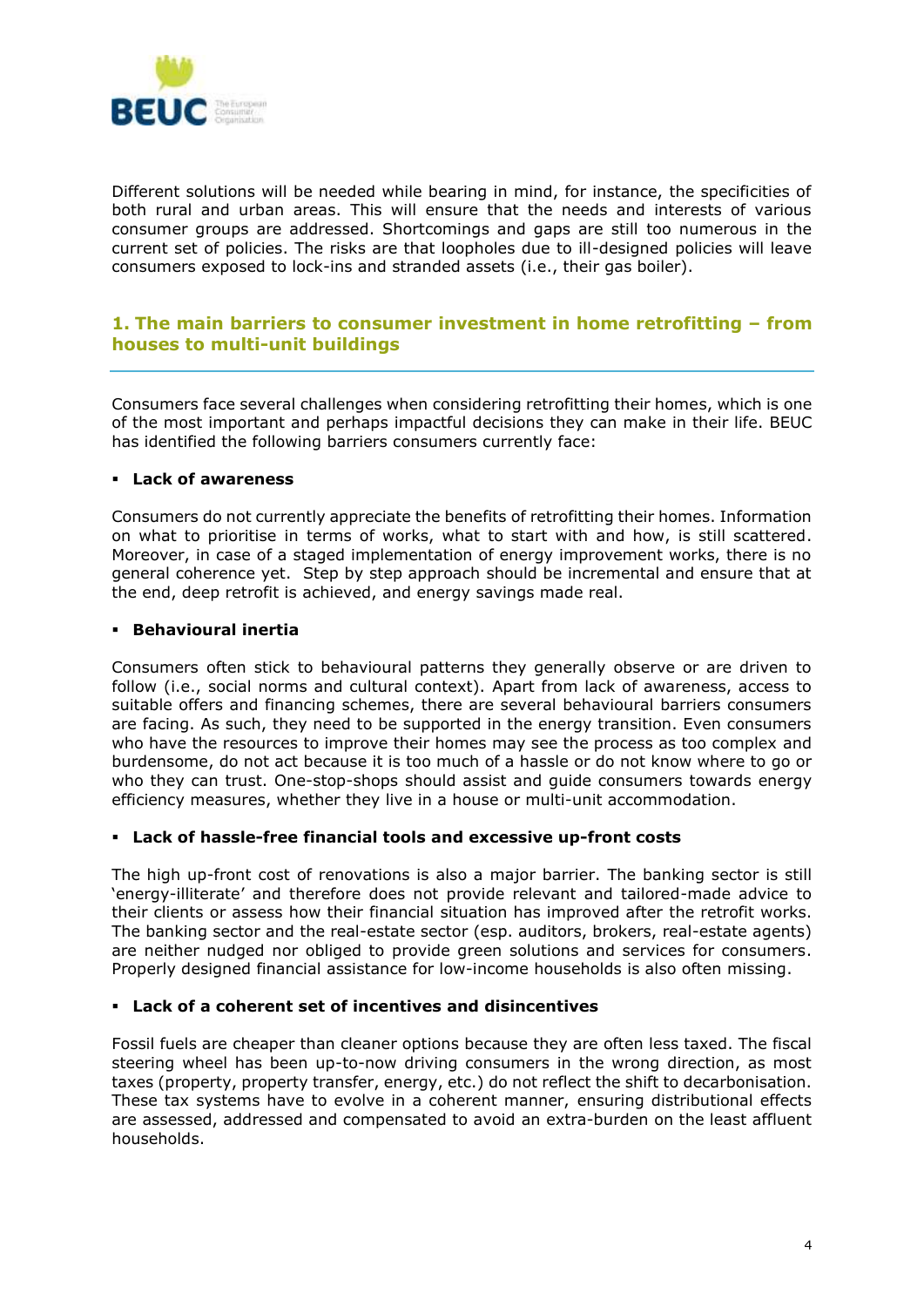

### ▪ **Lack of accredited and qualified installers and service providers**

Certified and qualified installers are hard to find. Moreover, a division of responsibilities at each step of the project is key to ensure trust. The importance of coordination of the different works among installers is underestimated and should be addressed thoroughly to ensure the quality of implementation.

#### ▪ **Lack of coordination of administrative and contractual procedures**

Consumers do not have A-to-Z support in the definition and execution of their project and must overcome all the hurdles themselves. This is particularly the case for consumers in multi-unit housing, as owners are also faced with governance and decision-making inertia.

## **2. Renovation Wave – addressing challenges and finding solutions**

The Renovation Wave Strategy provides a major opportunity to advance consumer interests.

Main challenges are linked to the increase of the capacity to prepare and implement projects, via upscaled technical assistance to national and regional authorities, along with the promotion of a comprehensive and integrated renovation intervention.

Social justice is an overarching goal of the climate objectives, therefore tackling energy poverty is key to the broad acceptance and up-take of all these measures.

## **What is at stake/ overarching goals:**

- Improved Health;
- Reinforced Inclusion;
- Fostered Economic recovery;
- Reduced Green House Gases emissions and a cleaner environment;
- Energy savings made real.

To put this Strategy into practice, it is necessary to tackle inertia by designing and implementing a comprehensive regulatory framework for the residential retrofit sector.

Restoring or building trust between consumers and energy retrofit services providers is a challenge. This requires a re-design of the whole industry based on consumer-centric principles. The following sections outline BEUC's recommendations on how to do that.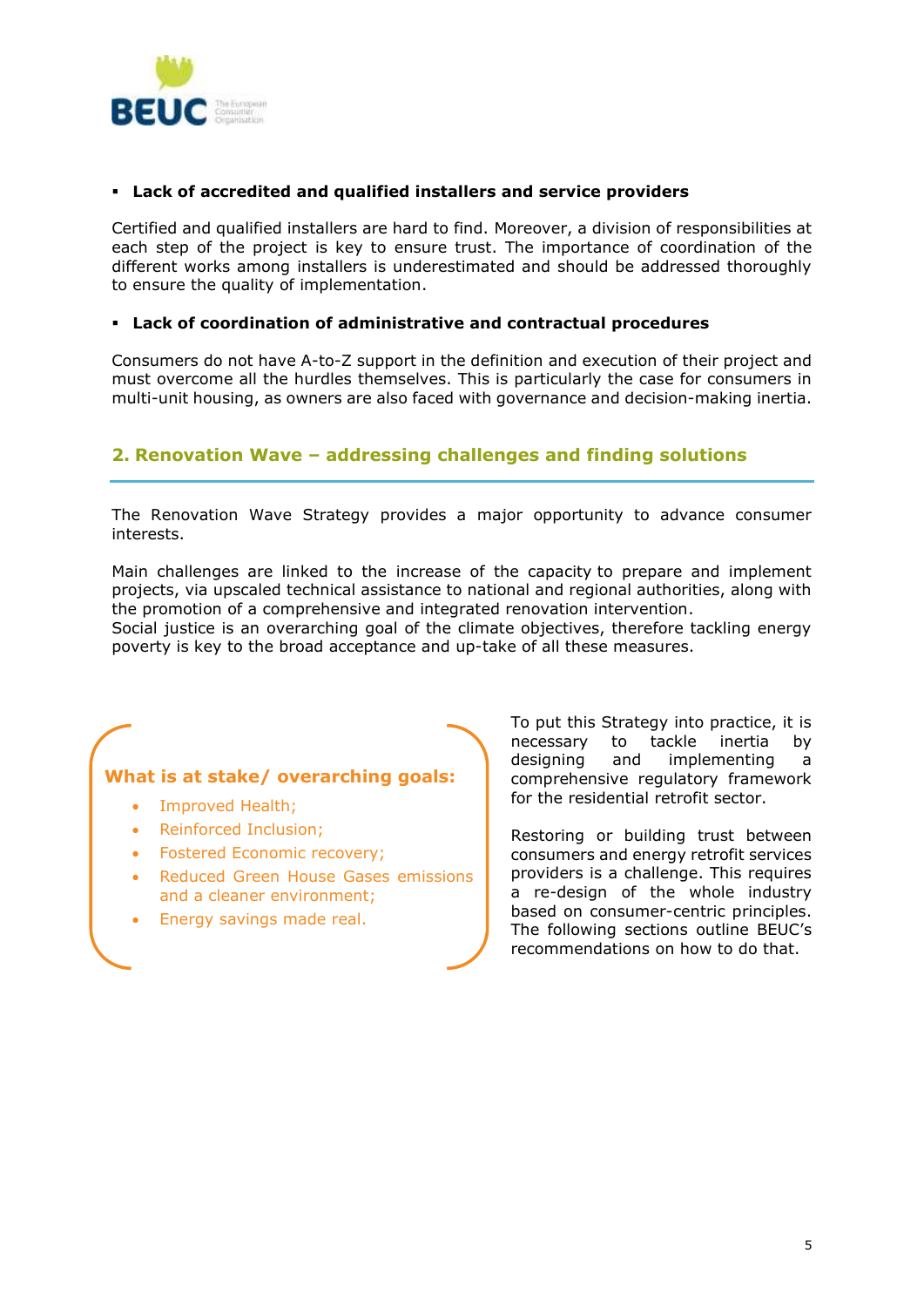

#### **2.1. Address the lack of awareness and provide clear information, legal certainty and incentives**

#### **2.1.1. Energy Performance Certificates (EPC)**

EPCs help consumers understand where a property stands regarding its energy performance. EPC combine a rating tool, via an estimated yearly consumption level, and show a labelling, via a letters scale from A to G in a traffic light system.

For EPCs to become a trustworthy and useful marketing tool, they should provide easyto-read, targeted information to consumers. Theirs content should be tailored to different stakeholders (e.g., homeowners, tenants, real-estate agents, installers, etc.) and be different for houses and apartment units.

For instance, our member DECO stressed during a BEUC Workshop on Sustainable Housing that EPCs in Portugal are too complicated and sometimes inaccurate and therefore should become less technical, more centred on households' situation, with clearer information to consumers (including tenants).

Moreover, our UK member Citizens Advice highlighted the inconsistency of the EPC. A study<sup>3</sup> revealed that for the same property, significantly different ratings were given by different assessors. Our French member UFC-Que Choisir pointed out that France intends to address this issue by making EPC enforceable and legally opposable as of July 2021.

EPCs should include an evaluation of the investment consumers will have to make to retrofit their homes. If we want EPCs to become accurate and provide proper guidance, then they need to integrate direct information from the local market and be available from one-stop shops.

This information can be collected through the one-stop-shop and its participant organisations. Working with a pool of accredited installers and local authorities will provide feedback and information on:

- $\circ$  a fair range of the costs of retrofit items available on the local market, based on actual knowledge and data;
- o the local taxes and their influence on investors' budget in the long-term.

Moreover, it should become mandatory for EPCs to include two options, that combine technical and financial aspects, for EPC to be useful to different budget capacities:

- $\circ$  the first option is a "no brainer" one, where the return on investment is guaranteed in the short term, budget is kept low and the project covers 2 to 3 main items (compatible with an incremental logic to achieve higher performance at later steps);
- $\circ$  the second option is a more ambitious one, where projected efficiency gains are higher but so are the costs, with a full retrofit undertaken.

In most cases, the first option will be enough to make projects fit into the budget available, knowing that some very concrete improvements cannot be factored in the EPC software (thick curtains, heat reflectors, keyhole drought proofers, etc.).

<sup>&</sup>lt;sup>3</sup> Energy Performance Certificates in Buildings - Citizens Advice response to call for evidence from BEIS and MHCLG - Study by Citizen Advice, 2018. [https://www.citizensadvice.org.uk/about-us/policy/policy-research](https://www.citizensadvice.org.uk/about-us/policy/policy-research-topics/energy-policy-research-and-consultation-responses/energy-policy-research/lessons-for-net-zero-what-past-energy-efficiency-and-low-carbon-home-improvement-schemes-tell-us/)[topics/energy-policy-research-and-consultation-responses/energy-policy-research/lessons-for-net-zero-what](https://www.citizensadvice.org.uk/about-us/policy/policy-research-topics/energy-policy-research-and-consultation-responses/energy-policy-research/lessons-for-net-zero-what-past-energy-efficiency-and-low-carbon-home-improvement-schemes-tell-us/)[past-energy-efficiency-and-low-carbon-home-improvement-schemes-tell-us/](https://www.citizensadvice.org.uk/about-us/policy/policy-research-topics/energy-policy-research-and-consultation-responses/energy-policy-research/lessons-for-net-zero-what-past-energy-efficiency-and-low-carbon-home-improvement-schemes-tell-us/)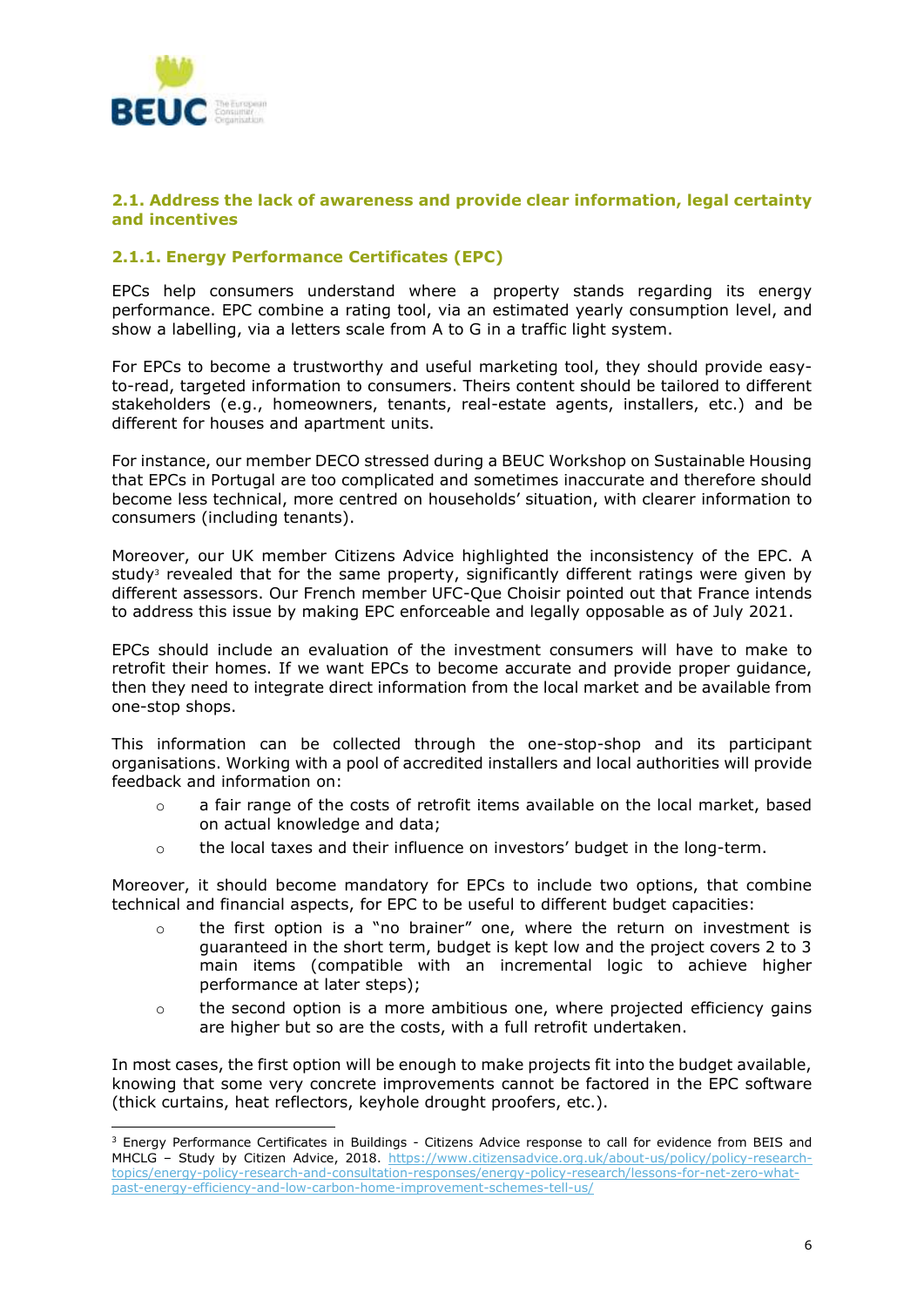

To further provide simple information to help consumers in their decision-making, EPCs could include an evaluation of energy savings consumers will achieve over the following 10 years (for example) due to installed energy efficiency measures. These savings should be evaluated in both monetary terms (how much money would be saved over years on energy bills compared to a status quo situation where no retrofit works are undertaken) and in an easy-to-grasp manner (i.e.. when the whole country implements these retrofits, XX nuclear/coal/gas power plants could be decommissioned).

These evolutions could lead to an improvement of the trust consumers have in the EPC, and the same goes for trust of installers in the tool: our Slovakian member SOS has shared with us that neither consumers nor installers actually trust the current tool, that they see as unreliable.

#### **BEUC recommendations in a nutshell:**

- Energy Performance Certificates (EPCs) should be less technical, easier to read and display more practical information for consumers and installers.
- EPCs should be edited, formatted, laid out and disclosed in such a way that consumers can easily understand and act upon them in a well informed and timely manner.
- EPCs should integrate information from the local market to become more accurate and more consistent so that consumers can have objective comparison ground.
- Consumers should be able to compare performances and average costs based on local conditions for two different scenarios that combine technical and financial aspects, for each EPCs.

## **2.1.2. Mandatory Minimum Energy Performance Standards (MEPS)**

#### **2.1.2.1. Split-incentives as the main barrier to MEPS rollout and uptake**

Minimum Energy Performance Standards require buildings to meet a predefined energy performance standard, set for example in terms of an energy rating and/or a list of technical requirements (e.g., minimum performance of glazing and insulation). These standards must be reached by a specified date and compliance should be monitored. Some flexibility should however be introduced in the national and/or local regulations as legitimate exemptions exist where MEPS cannot easily be implemented (i.e., historic buildings).

For instance, one of our UK members, Citizens Advice, has shared with us that the UK Government has addressed the split incentive issue for the private rented sector through the introduction of the minimum energy efficiency standard (MEES) regulations. These mean landlords cannot let properties below an EPC rating of 'E', unless they have been given an exemption. The UK Government recently consulted on raising the minimum standards to EPC 'C' by 2028, subject to a certain price cap on the cost of improvements.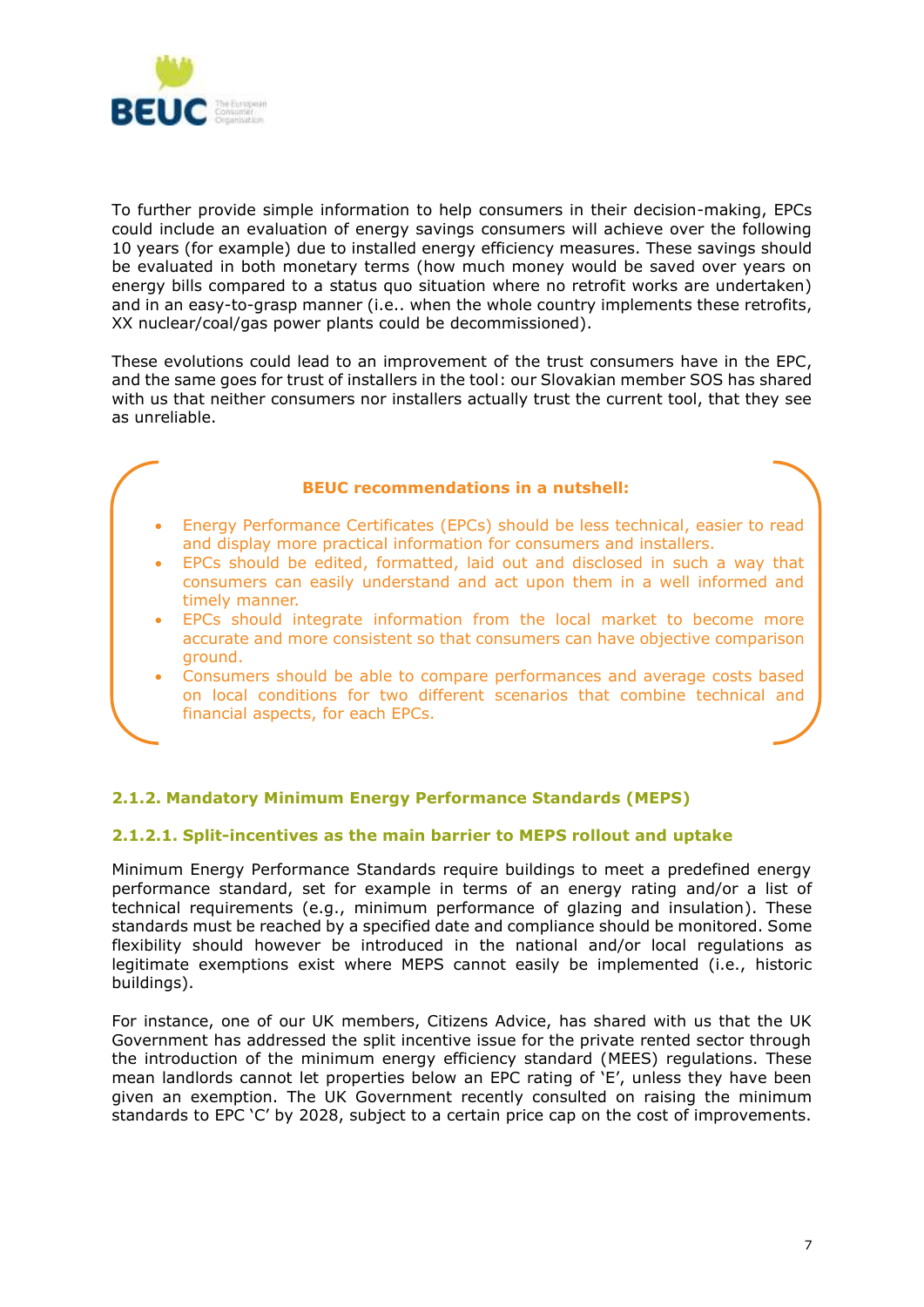

MEPS need to be combined with measures to push for their roll out, especially by landlords. To overcome split incentives, aiming at a specific energy rating is not enough and a broader approach is needed that includes costs: i.e., how to fairly split the costs between landlords and tenants, how to ensure it does not affect negatively the level of rent, how to further incentivise landlords via tax rebates and grants, etc.

Besides, impartial third-party advice and support to both landlords and tenants, to provide trustworthy solutions to both parties, is key to enabling any policy or programme. The mediation could be provided by associations or agencies, who define the most relevant work packages and provide legal advice on how to include the agreement to carry out improvement works in the lease (e.g., rent freezes to be recommended to ensure consumers do not have to foot the bill for essential work their landlord must carry out). Mediation provided by impartial third parties can reassure landlords in their investment choices, while preventing undue rent increases adding yet another burden on tenants. This trust is key to making sure improvement works get done.

#### **2.1.2.2. How to best address split-incentives**

MEPS are essentially checklists of minimum requirements to ensure direct benefits to consumers (both tenants and homeowners), via essential actions undertake (e.g., mandatory specific insulation performance, mandatory phasing out of direct electric heating based on convection heaters, etc.). Compliance should be checked via visits of the dwellings undertaken by the authority in charge of the MEPS implementation.

MEPS visits cover at least heating and ventilation appliances, window quality and insulation. At the same time, similar checklist on energy efficiency items can be very useful also for tenants to know whether the property to rent is efficient. These lists should include the main points of what tenants should check with regards to quality of the heating appliances and ventilation for the indoor air quality, so that it further ensures highest standard. Moreover, this checklist should be made available to advisors from consumers organisations, for them to refine their advice to tenants.

Licensing introduces the obligation for landlords to get a licence for the property they want to lease on the housing market. Licensing solutions at the municipal level are sorely needed to ensure the MEPS are implemented. This licensing policy can also regulate the rental market regarding basic security and health requirements for consumers/tenants (i.e., replacement of flexible pipes for gas cookers due to safety concerns). Licenses are to be delivered to landlords, compliant with the MEPS, by the municipal workforce and/or the impartial third-party that supports landlords and tenants mentioned before. A cap on rent increases should also be included in the licensing process, to prevent undue rises, especially when financial incentives and support are provided to landlords.

The implementation of easy to deliver and market-ready financial tools and services is key to enable the uptake of MEPS, especially by tenants. Tailor-made financial tools for tenants will allow them to accept paying a fair share of the retrofit costs and investments. This financial participation should be done in strict association with the "golden rule" <sup>4</sup> and tenants' rights protection:

o on-bill schemes, that are financing tools for energy efficiency improvement works, that fold the repayments of a loan into monthly energy bills;

<sup>4</sup> The Golden Rule requires that the efficiency related to the investment induces a reduction of energy charges at worst equivalent to the monthly repayments, to be financially neutral for the household investing in the improvement works.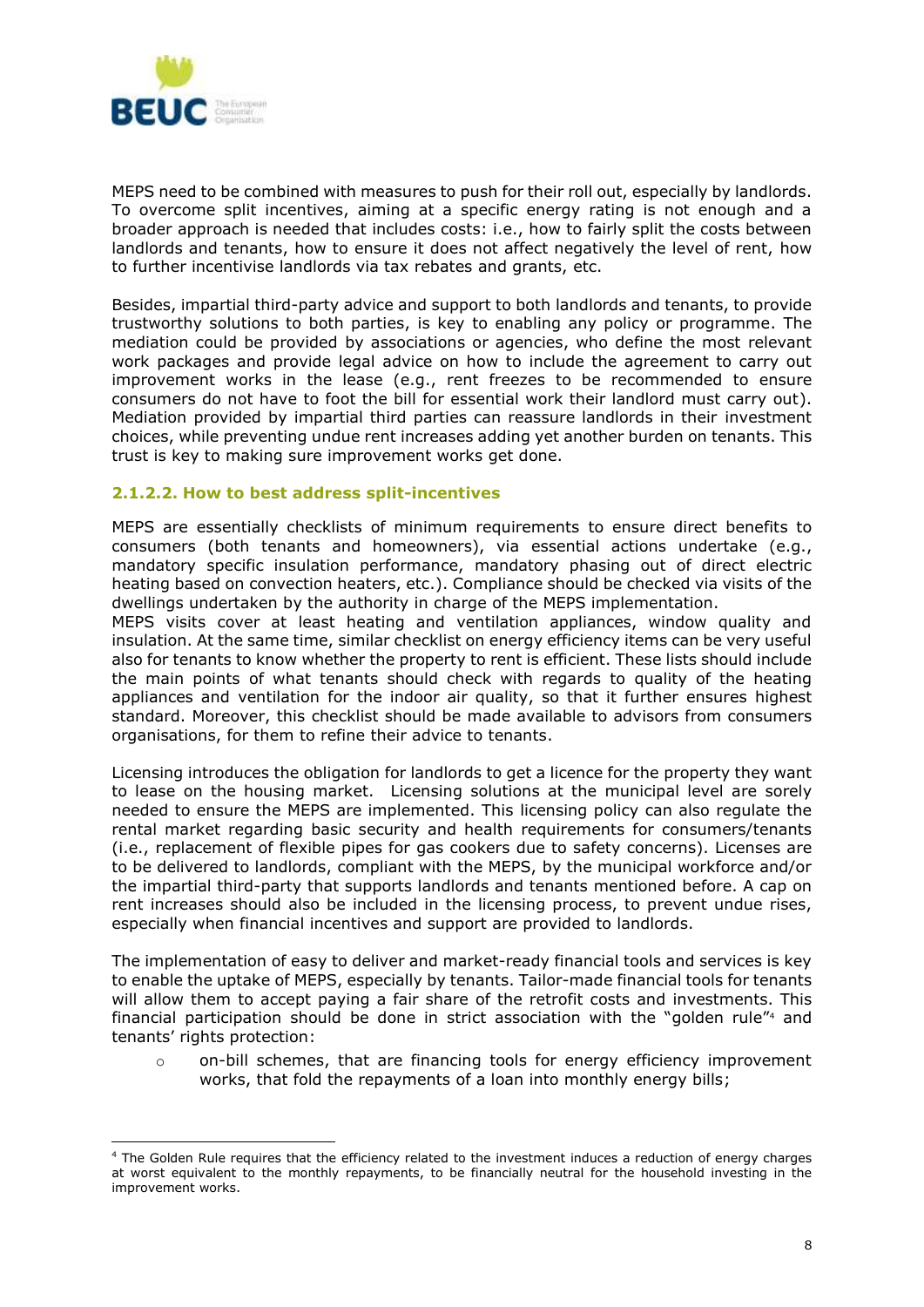

- o these schemes should be focused on direct and quickest return-on-investment for non-structural investments (e.g., highly efficient non-direct electric heating);
- $\circ$  social housing benefits to be factored into the repayments of the on-bill scheme, lowering the monthly amount paid directly by the tenant.

In summary, mediation and support are important, but it is also clear that more coercive measures to accelerate the retrofit of the least energy performing portion of privatelyrented housing stock is needed to nudge the least cooperative landlords into action.

#### **BEUC recommendations in a nutshell:**

- Minimum Energy Performance Standards (MEPS) should make it possible for tenants and landlords to find a common ground on how to combine an obligation of actions via minimum technical requirements on specified items (e.g., glazing and insulation performance) to a general EPC rating objective (e.g., a level C rating).
- Tenants' interests should be protected, and a checklist should ensure the minimum technical requirements are met. Such a checklist should be implemented via a licensing process, which would oblige landlords to act to the benefit of their tenants.
- To further ease the pathways of tenants and landlords, MEPS should be integrated into one-stop-shops, along with the enabling financial tools (e.g., on-bill schemes, tax rebates, etc) combined with a cap on rent increase within the licensing process.

#### **2.1.3. One-stop-shops as consumer-centric support service hub**

EU energy efficiency legislation should be revised and clearly define the role and scope of one-stop-shops. This includes spelling out that one-stop-shops should address both front office (information, orientation, advice) and back office (streamlined technical, administrative, legal services and processes) to provide global support, as a service hub. All processes should be streamlined before consumers request support: administrative burdens, feedback from the bank(s) regarding financing, marketing to qualified installers, etc. Front office and back office activities need to be combined and consistent.

One-stop-shops should also provide services to installers, mirroring the ones provided to consumers, to attract them and hence ensure consumers benefit from a sufficient number of accredited installers. For instance, a specific target could be gas-boilers installers, who need to re-skill and upskill their workforce. One-stop-shops are well-positioned to offer specific re-skilling to gas boiler installers and introduce incentive schemes, like a "firstmover" premium, for them to adapt their services and offer consumers more sustainable solutions. It could also be a bonus delivered to installers with the highest cumulated performance improvement works.

One-stop-shops should also map out and define for each step who is liable for the quality of work to reassure consumers. The legal questions are linked to liability, guarantee of performance and insurance: which service provider/installer is accountable in case there is a problem? In any case, there should be one main point of contact to deal with liabilities. Once this is clarified, consumers are more confident to start their retrofit project.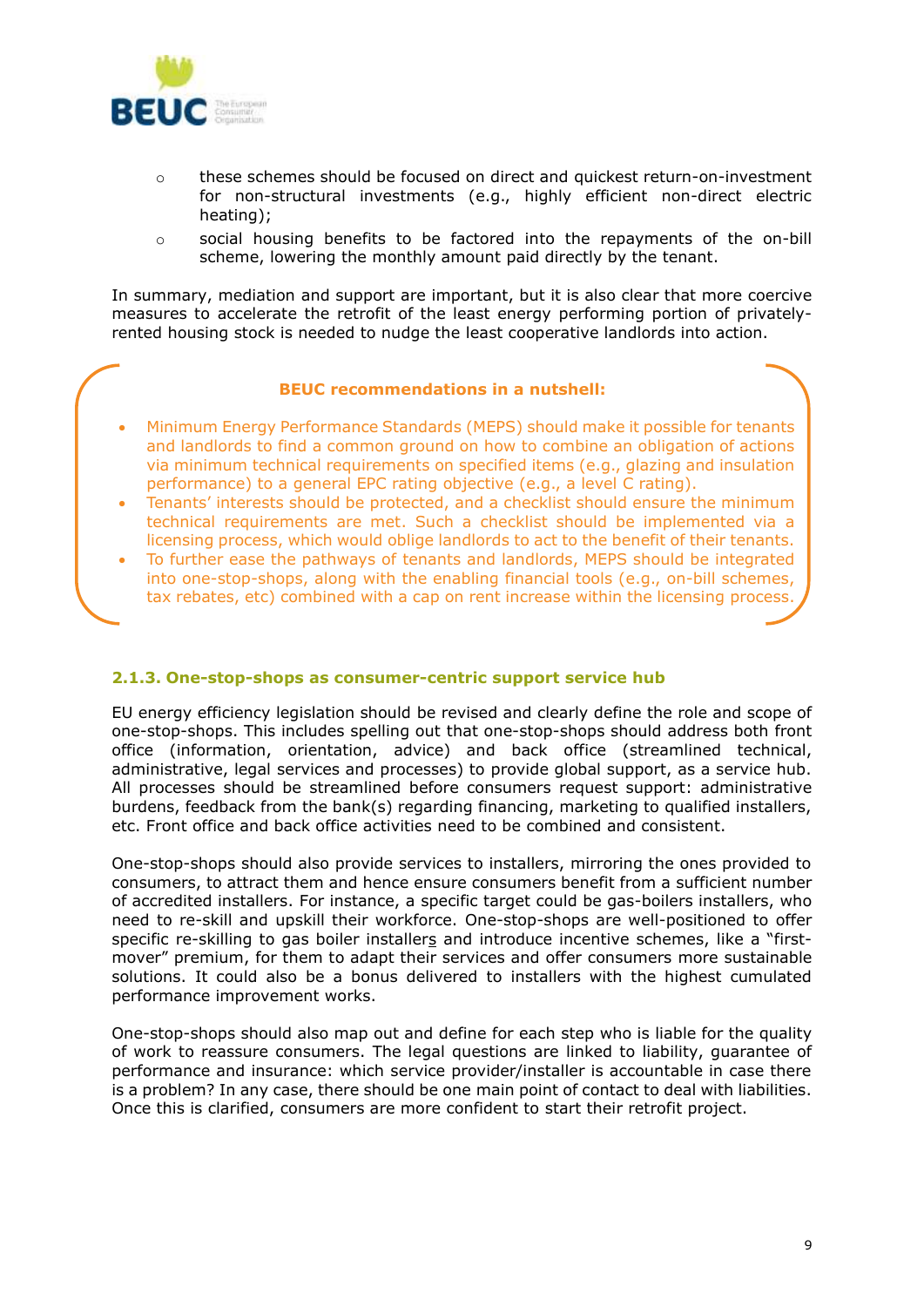

Moreover, to ensure consumers' satisfaction with the services provided, a tailor-made solution needs to be defined for each step of the process: time of sale/lease, time of refinancing and include demographics (i.e. retirement/ageing: energy efficiency improvement can be folded in a more urgent motive, as works related to a mobility loss adaptation.

With these solutions adapted to each consumer's profile, and to avoid stigmatisation, it is important to support vulnerable consumers (e.g., elderly, low-income households, people with disabilities) within the one-stop-shops.

To improve transparency, one-stop-shops should also compile information and assess what is a fair price based on the local market. Consumers should have access to a register where they can find local tariffs for the most common energy renovation services.

The digitalisation of one-stop-shops via on-line platforms is also key. To access this platform and for it to play a reliable intermediary role, only accredited and reliable installers should have access, along with a clear dispute resolution process, between consumers and installers, and among installers. Once banks can provide green mortgages, it should be easy for consumers to upload on a digital platform the documents their bank need for their file: the energy assessment (EPC or audit), the municipal permit, etc...

At the same time, EU legislation should be revised to ensure adequate funding for onestop-shops, for instance via the taxation of fossil fuels. Budget and grants allocation could take the form of friendly competition between local projects, as per the Local Energy Agencies (LEA) where the EU funding came via the Intelligent Energy Europe (IEE) programme<sup>5</sup> and was instrumental to setting up the LEA. The H2020 programme could integrate this support and funding strategy and foster the roll out of One-stop- shops.

The European Commission is working on the design and standardisation of one-stop-shops with the European Investment Bank (EIB), soon-to-be fully dedicated to climate financing. The deployment of one-stop-shops is meant to be supported via the technical assistance to Member States and local authorities. Consumer associations should be consulted on the provision of this technical assistance. First, along with the collaboration with the EIB, to give feedback on the suggested policies and the design of programmes to check they are consumer-friendly.

#### **BEUC recommendations in a nutshell:**

- One-stop-shops' organisation should be based on front-office (information and advice) and back-office (streamlined and interconnected processes mutualised by banks, auditors, installers, etc.) services.
- Consumer-centric approach should be applied by technical assistance capacities, for one-stop-shops to address all consumer profiles, including vulnerable consumers (e.g., elderly, low-income households), via specific support for their retrofit project and in changing their behaviour.
- The funding of one-stop-shops should be addressed also at the EU level for them to be operational both physically and digitally (online platforms) over the multiyear scope of the consumers' project.

<sup>5</sup> Final report in 2010 of an evaluation of the relevance of Community funding, available at [https://ec.europa.eu/easme/sites/easme-site/files/energy\\_agencies\\_report\\_2010\\_en.pdf](https://ec.europa.eu/easme/sites/easme-site/files/energy_agencies_report_2010_en.pdf)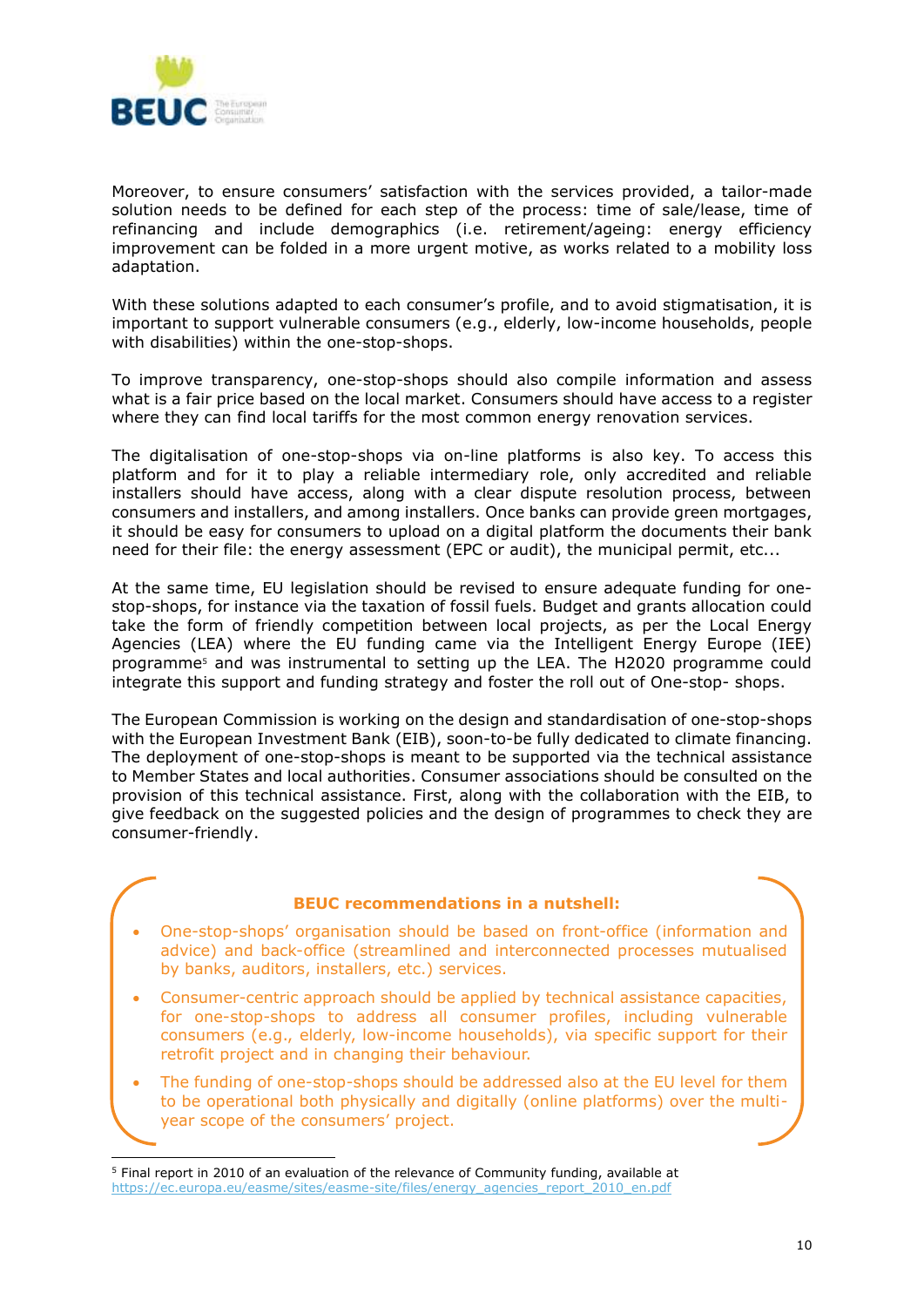

#### **2.1.4. Strengthen consumer rights in new services and restore trust towards energy efficiency service providers**

Scaling-up and broadening energy retrofit services to consumers has to be met with reinforced consumer rights and protections.

Transparency and clarity in the service provision and their costs are key. Therefore, the creation of a compulsory standard model of quotation<sup> $6$ </sup> should be mandatory, along with the systematic submission of a report on the acceptance of work.

To increase consumer trust in the energy efficiency market, there is a need for a longer liability period. The responsibility should be shouldered by the one-stop-shop so that consumers only have one point of contact in case of issue.

Furthermore, consumers are still facing aggressive marketing and unfair commercial practices. Therefore, we call for a ban on doorstep selling and telephone canvassing for energy renovation works. At the same time, consumers should see the right of withdrawal reinforced where unfair commercial practices often occur, such as trade fairs and exhibitions. At these events, consumers are taken into face-to-face discussions where they can be rushed into signing a contract they can often regret signing. This has been recently addressed by the reform of consumer law (via the [Omnibus directive 2019/2161\)](https://eur-lex.europa.eu/legal-content/EN/TXT/PDF/?uri=CELEX:32019L2161&from=EN), that extends the withdrawal period to 30 days (however, the law still in transposition).

#### **2.2. Ensure adequate and well-targeted funding**

Many consumers, regardless of their level of income (from low-income to middle class), of their status (tenants, landlords, homeowners) and building type (detached houses, multiunits) still lack access to financial offers.

If the development and rollout of new financial offers has to address each category and its specific needs, they all share common ground. Consumers in general need to benefit from more accurate and numerous public, private and hybrid/ public and private financial offers.

This is especially true since the goal is to increase the rate of deep retrofitting, which means more substantial investments into global energy efficiency improvements. Hence, combining subsidies and other financial incentives (i.e., tax rebates) to public and/or private financial instruments is key to encourage consumer take-up.

#### **2.2.1. Harness the opportunities for the public sector**

A general prerequisite is for public funding to have the strategic ambition to address consumers' needs, including via market creation when needed and reinforced financial regulation and control capacities. Concerning low-income households, subsidies will remain fundamental. Moreover, as suggested in the STEP programme's second set of recommendations<sup>7</sup> , Recovery Funds should aim to alleviate energy poverty. However, as new financial instruments emerge, it is essential to make sure they are accessible to lowincome households and they should be compatible with subsidies.

 $6$  Quotation are price estimates that should spell out the costs of the different works in a detailed manner.

<sup>7</sup> https://www.stepenergy.eu/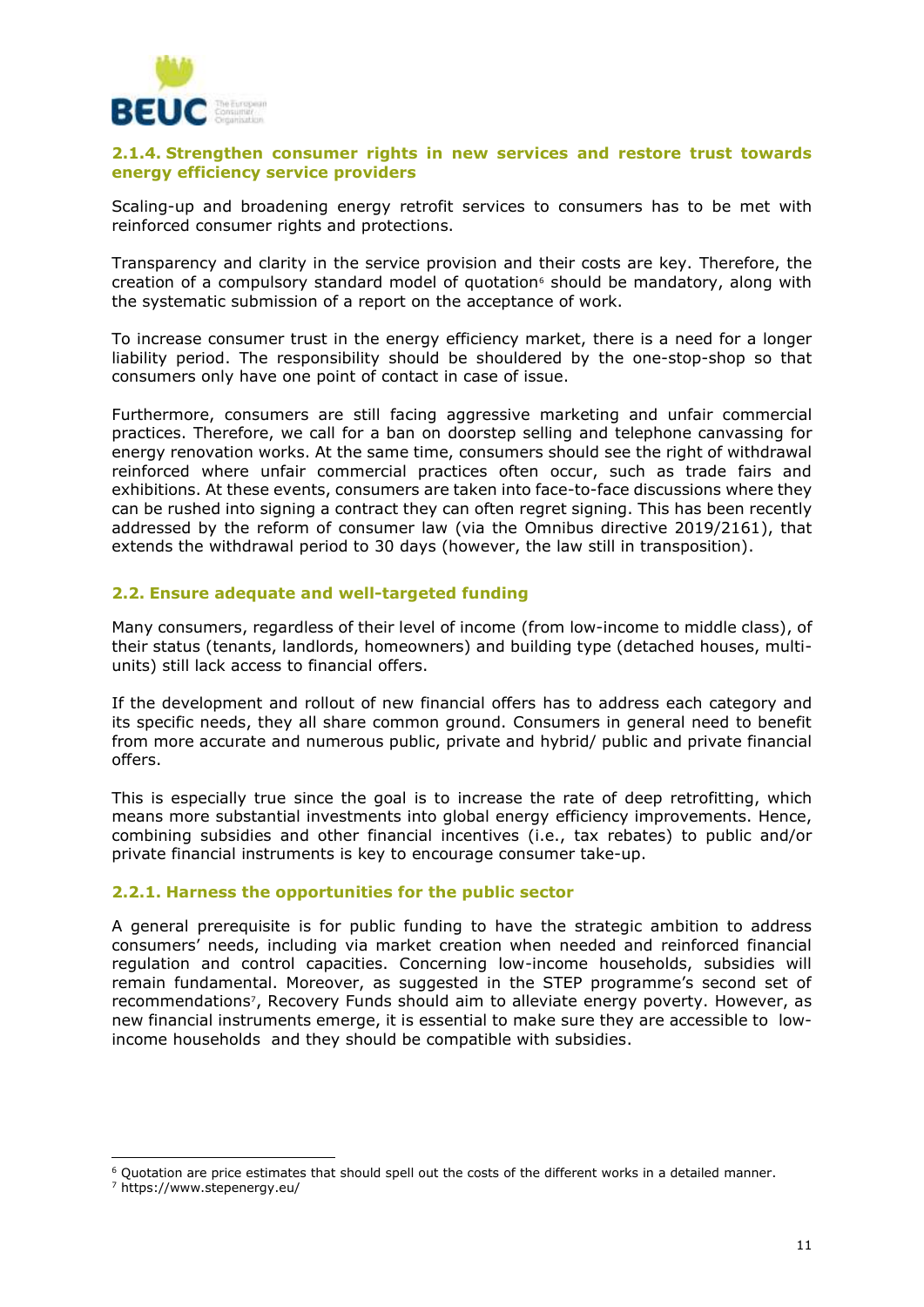

Hence, the main objective is to ensure that public financial capacities are developed and implemented, at the national and local level, to best serve consumers' interests.

Empowering public financial capacities should be prioritised in the implementation of the relevant tools at scale and allow them to become a reality for all consumers:

- o *On-tax financing*, which means that a loan to fund energy efficiency is attached to the property, with the loan's repayments folded into tax bills;
- o *Green Bond Issuance,* that tap into international financial markets to fund environmentally friendly investment opportunities*;*
- o *Loan-loss reserve and guarantee funds*, complementary tools to de-risk private investments (i.e., coupled with private on-bill schemes);
- o *Advance funding on future benefits*, that gives in advance the benefits linked to an investment in renewables to some of the investors in the project. These advances can be invested in energy efficiency projects.

Moreover, taxes can be a significant impetus for action. However, the use of taxation tools to help consumers finance green housing, appears limited at present. In Spain, for example, our member Asufin reports that tax breaks are currently very limited both in time and in scope. They are only linked to the purchase or construction of housing, but not to home renovations. In France, existing measures include a reduced VAT rate of 5.5% for works carried out to improve energy efficiency, according to our member UFC Que Choisir.

In Italy, our members Altroconsumo and Adiconsum pointed out that a 110% tax superbonus was recently introduced, which is a tax break granted for qualifying expenditures (including energy efficiency improvements) made between 1 July 2020 and 31 December 2021. However, some issues have been reported by consumers in the procedure, such as unfair commercial practices.

Regarding on-tax financing schemes, very low interest rates are made possible due to the public guarantee related to the green bond issuance. Such solutions can prioritise lowincome homeowners, where tax rebates can be folded into the repayments.

## **BEUC recommendations in a nutshell;**

- BEUC calls for the empowerment of public financial engineering, to facilitate the implementation of enabling tools (e.g., loan-loss reserve for on-bill schemes, ontax financing) for the scope of choice of offers to consumers to flourish.
- Consumers want to see the revisions of tax systems that reflect green objectives (lower VAT on efficiency-related products and services, lower property transfer tax, etc.) to provide them with clear guidance and coherent incentives/disincentives pattern to help them take their decision.
- Distributional effects of tax systems reforms have to be assessed to avoid detrimental effects on households, especially less affluent ones. At the same time, there must be measures in place to mitigate possible negative distributional impacts.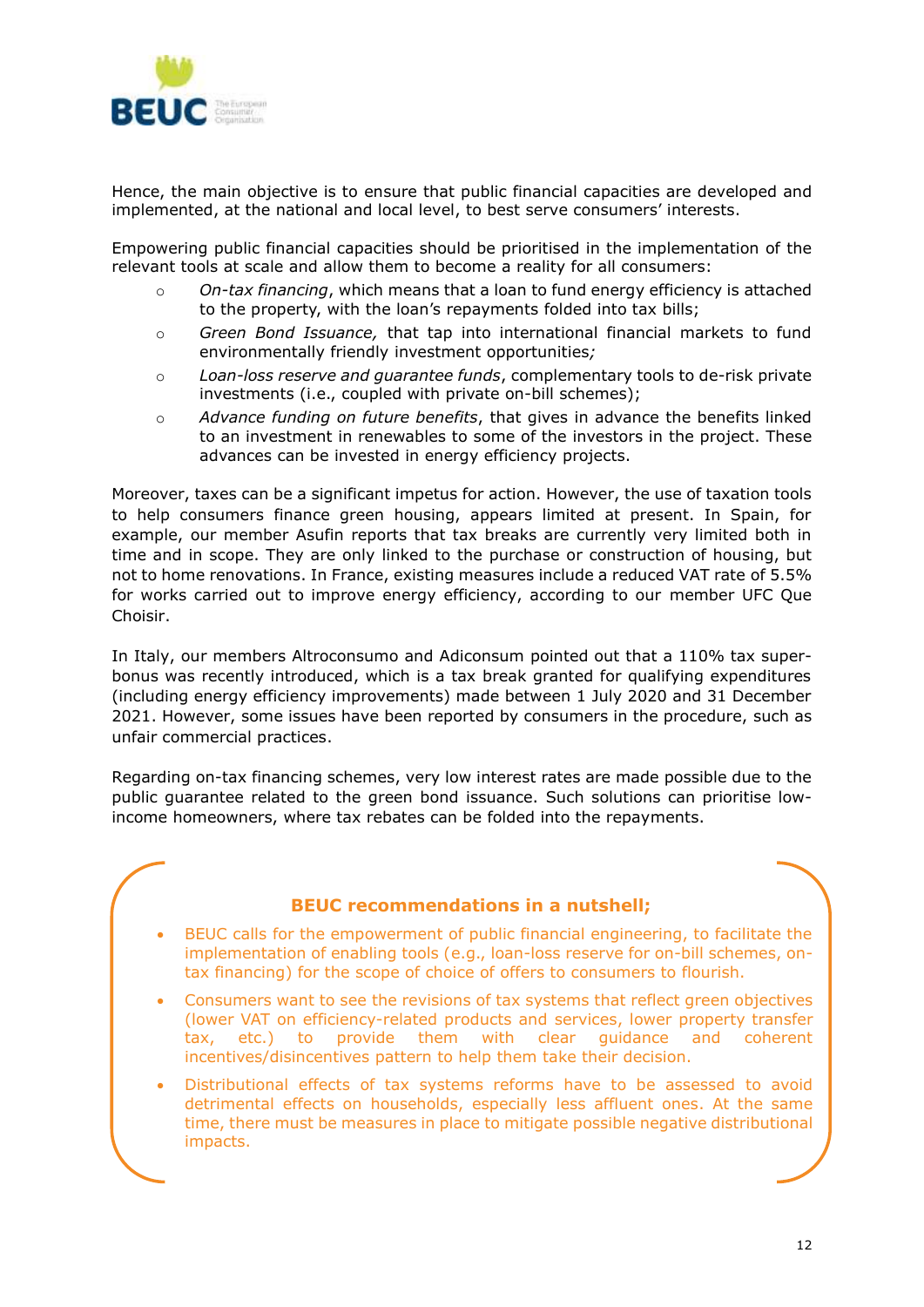

#### **2.2.2. Harness the opportunities in the private financial sector**

The availability and conditions to access green loans vary greatly across Member States. In the Netherlands, banks offer green loan products with interest rate discounts conditional upon energy performance requirements. However, many banks do not comply with the scheme, some even applying interest surcharges<sup>8</sup>.

In Portugal, our member DECO explains that the "Casa Eficiente 2020" programme, cofinanced by the European Investment Bank, enables consumers to request green loans from participating banks, to help make their house more energy efficient. However, the programme DECO criticised as conditions in practice are not particularly favourable when compared to other types of loans.

In other Member States, such as Italy, our member Altroconsumo notes that green mortgage loans or consumer loans are not always available or actively offered to consumers by banks<sup>9</sup>.

BEUC is in favour of developing a range of standardised green loan products (both consumer loans and mortgage loans), which would give consumers access to lower interest rates and/or higher available capital to carry out green home renovations, home purchases or constructions. Such preferential conditions could be justified by the lower risk level of such products, as (i) the property value is expected to increase due to the relevant works; and (ii) energy savings are expected to be made by relevant households, reducing the pressure of the energy bill on the household budget and therefore the risk of default of payment of instalments.

Standardised criteria would need to be put in place to measure these two elements and define what is considered "green housing" (including energy efficiency criteria, environmental criteria, and other relevant criteria). A logo could be created to identify green loans which are subject to such criteria and compliant with the Green Taxonomy objectives. Corresponding, lower-priced insurance products could also be developed in parallel in the case of electrification, to reflect a lowered emission of greenhouse gases and the positive impact on climate change related risks.

Green loans could also be incentivised through favourable re-financing conditions granted to banks by the European Central Bank (ECB), conditional upon meeting specific green loan targets<sup>10</sup> and overall improving the resilience of the financial sector via energy efficiency. The ECB currently lends over  $\epsilon$ 1.3tn to European bank banks through its Targeted Long-Term Refinancing Operations (LTROs), a loan scheme designed to boost bank lending. Currently, T-LRO operations by the ECB do not take into account any environmental considerations. A green T-LTRO programme would make the interest rates that the ECB charges banks conditional on how many green loans they issue to households. Banks would be able to access cheaper funding through the ECB at lower interest rates, but only if they issue green loans. By tweaking its T-LTROs programme to take into account environmental considerations, the ECB could make green lending much more affordable for households.

<sup>8</sup> <https://www.consumentenbond.nl/energiebesparende-maatregelen/financieren-met-je-hypotheek>

<sup>9</sup> <https://www.altroconsumo.it/soldi/mutui/news/finanziamenti-green>

<sup>10</sup> <https://www.positivemoney.eu/2020/09/green-tltros/>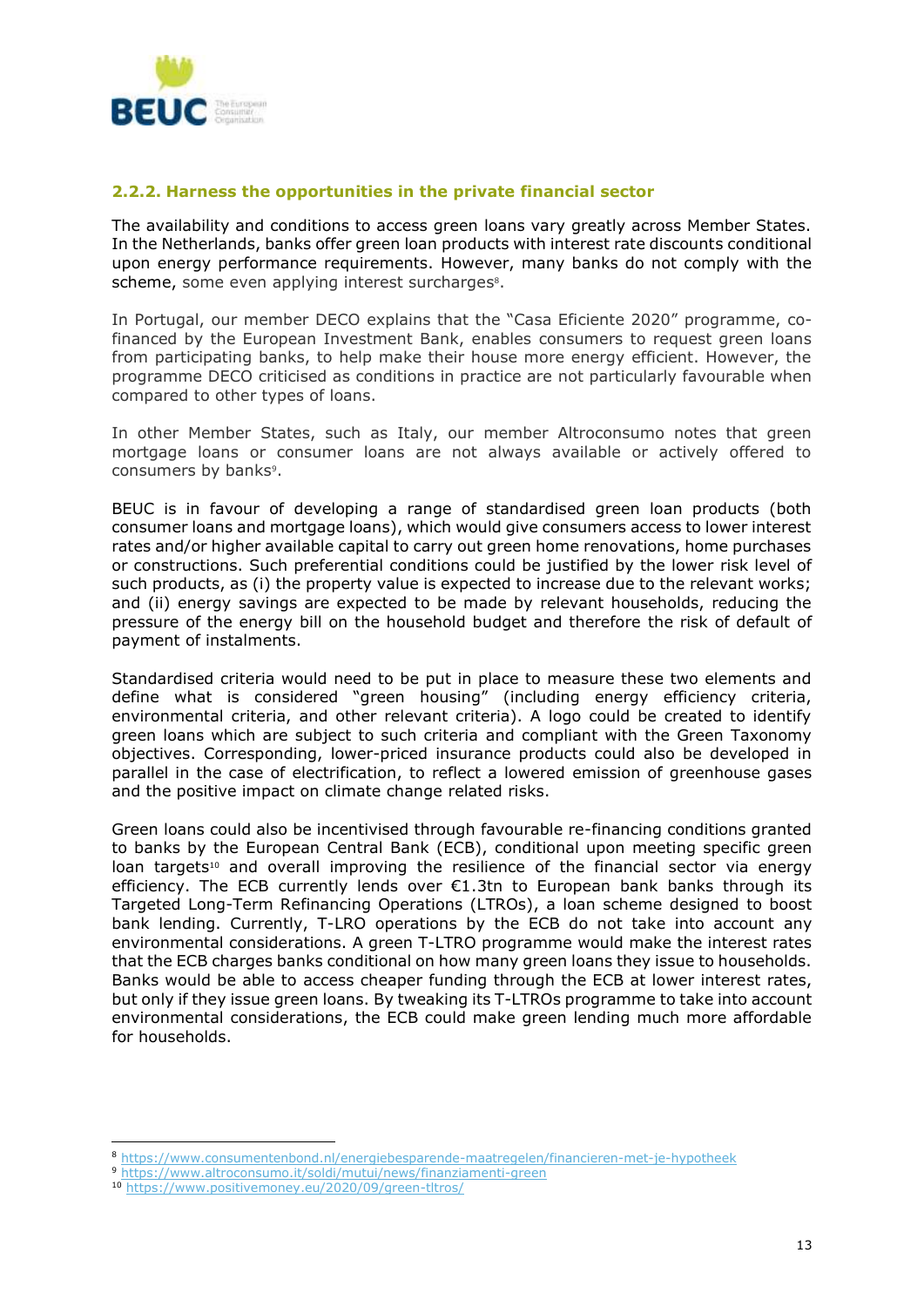

The Mortgage Credit Directive (MCD) and Consumer Credit Directive (CCD) should be amended, in order to include provisions requiring bank staff to inform consumers of the existence of green loan products and oblige banks to have a range of standardised green loans at favourable conditions in their product catalogue, based on the energy efficiency of their home.

In summary, BEUC calls on the European Commission to align the criteria of the taxonomy for sustainable finance with the objectives of the Renovation Wave. Hence, the requirement for building retrofits should be 60% primary energy savings based on reliable Energy Performance Certificates. This ensures that the least efficient properties, are addressed by investors and banks. Indeed, the least efficient properties are the easiest to retrofit at a 60% gain percentage.

## **BEUC recommendations in a nutshell:**

- Consumers want the banking sector to provide them with a variety of financing options, including green mortgages and green loans, with favourable financing conditions.
- Consumers in vulnerable situations should benefit from specific financial products, especially designed and easily available, as energy poverty is pervasive in the European Union.
- Guidance, as the Sustainable Finance Taxonomy should be coherent and aligned with overall Renovation Wave objectives to provide consumers with offers laid in consistency.
- The ECB is currently assessing how its monetary policies could include climate change challenges, mostly via energy efficiency and it is an opportunity to include household energy retrofit projects as they increase the overall resilience of financial systems.

## **2.2.3. Facilitate and accelerate banks' uptake of green solutions**

Consumers look for consistency when considering their retrofitting work package options and coherent guidance when making their choices. A lot of effort is being made by policymakers to orient the energy sector towards higher energy efficiency and more renewable energy. However, progress from this sector could be jeopardised by traditional energyilliterate financing offers by banks, impeding the roll-out of low carbon retrofit solutions. It would not be fully consistent to implement policies to help energy savings when banks with whom consumers have their mortgage still push to finance like-for-like replacements of gas boilers.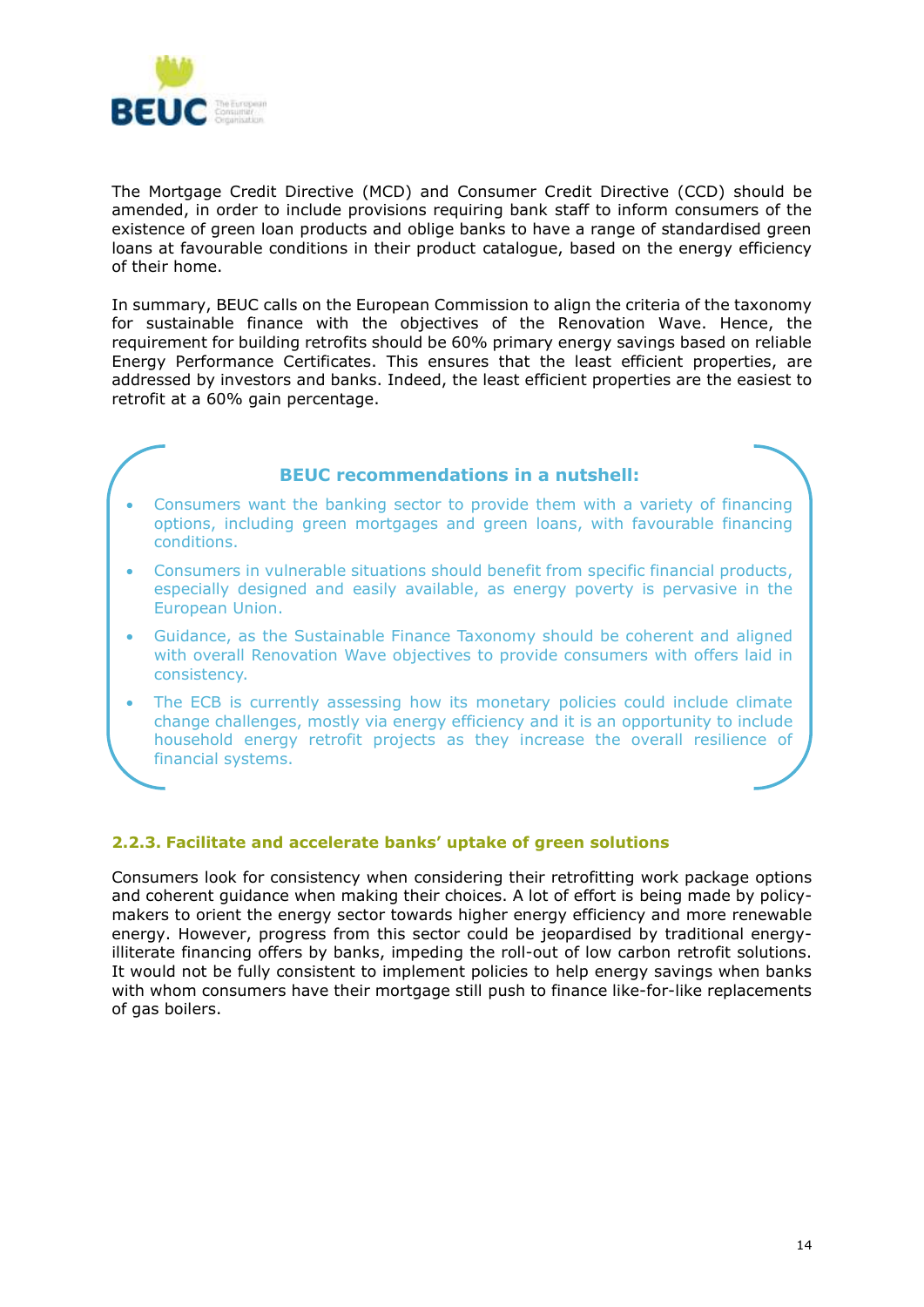

Moreover, current schemes implemented by energy suppliers can be useful when designed and implemented correctly, but most of the time only address shallow retrofit work packages.

Hence, BEUC supports the introduction of an obligation scheme for the banking sector, targeting "zero-carbon deep retrofits" by their clients.

Article 7 of the Energy Efficiency Directive, which will be revised in 2021, should not only set the obligation schemes on energy players but be broadened to ensure that the banking sector has to comply with the obligation scheme too. This obligation could be based on different implementation tools, combining a mandatory share to be achieved by the obliged bank itself, and a flexibility mechanism where part of the quota could be tradable among banks.

To illustrate, one possible tool could be 'white certificates'. In environmental policy, white certificates are documents certifying that a certain reduction of energy consumption has been attained. In most applications, white certificates are tradable and combined with an obligation to reach a certain energy savings target. While obligation schemes have been in place and focused on energy utilities, these schemes should also be implemented by banks to stop financing fossil-fuel based residential projects where alternatives exist.

In practice, banks would have an annual quota of white certificates and they would have to prove that a minimum number of their clients implemented deep retrofit and switched to smart low carbon space and water heating appliances (mainly electric: heat pumps and other direct electric heaters).

Such a quota scheme would require the complete integration of green mortgages and green loans within banks' own processes. It will also influence their partnerships and interactions with the real-estate industry (such as brokers, notaries, real-estate agents) and will lead to improved skills in this sector.

Risk assessment methodologies of households' financial situation should be revised accordingly, based on energy audits that address the financial and technical aspects at all trigger points, when consumers' decision-making can be influenced.

White certificate schemes could start by targeting poorly-insulated oil-heated properties, for example, and then more complex projects. The annual quotas could be revised in relation to the investments made or managed in renewables: the more that is invested in renewables, the slower the quota rises. This creates a crossed incentive for banks to implement a 'by-default' option for the greenest and most financially resilient options<sup>11</sup> for consumers. To ensure that all consumers can benefit from this regulation, a minimum share of low-income clients must be set, in order to tackle energy poverty.

 $11$  Including low interest rates and low administrative costs and burden green loans and green mortgages.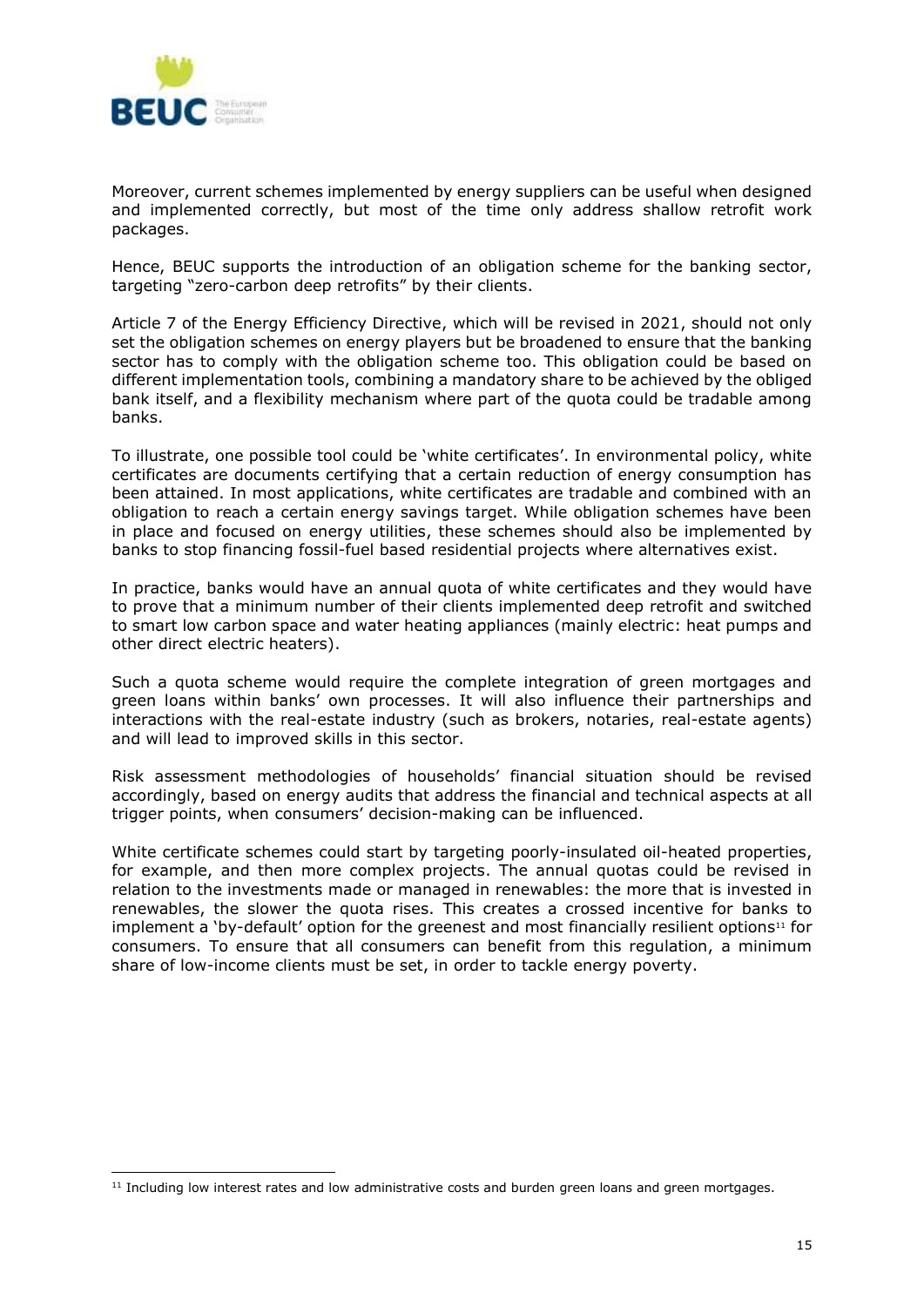

## **BEUC recommendations in a nutshell:** The banking industry should be driven into action to mirror the progress in the energy sector, so that green mortgages and green loans become broadly available to consumers. • Consumers should be able to easily access offers that lead to low carbon solutions. To do so, it is important to broaden the energy efficiency obligation scheme and include banks to disrupt traditional business model. One potential tool can be white certificates, that can combine mandatory and tradable shares of the annual quotas for the banks to fulfil their obligation. Banks would get white certificates by making deep retrofit and electrification come true for consumers. • Such schemes could participate in the reinforcement and broadening of the financial regulation on banks, while factoring in the evolutions related to the scaling-up of energy efficiency offers.

## **2.3. Comprehensive and integrated renovation interventions**

## **2.3.1. Digitalisation as a softener of the barriers to project management**

Although the 2018 revision of the European Energy Performance of Buildings Directive (EPBD) aims to promote smart building technologies (especially through a Smart Readiness Indicator for buildings), digital tools should be further developed. Such tools<sup>12</sup> should act both as guidance for retrofit projects, and as on-line platforms gathering interactions between stakeholders (marketing, quotes, advice, energy assessment, contracts, etc.). These digital tools, bridging supply and demand, should be the backbone of one-stop-shops' digital platform. Put simply, there should be physical and digital onestop-shops providing a coherent set of services.

However useful digital tools<sup>13</sup> might be in facilitating project management in the case of multi-unit housing, they are in need of reform both in terms status and governance. This will help alleviate the different barriers (split ownership, consensus-based decision-making process, multiplicity of individual households' financial situation, etc.) and iron out any obstacles to improvement works.

Although this cannot be done at the EU level and is set in national laws, the European Commission could be instrumental in gathering and sharing best practices, together with the Technical Assistance providers to Member States.

<sup>&</sup>lt;sup>12</sup> Example of such a tool given by our Dutch member Consumentenbond: <https://www.degroenegrachten.nl/english-home/>

<sup>13</sup> Boosting Energy Retrofit in Condominiums – final report - [https://energy-cities.eu/publication/boosting](https://energy-cities.eu/publication/boosting-energy-retrofits-in-condominiums/)[energy-retrofits-in-condominiums/](https://energy-cities.eu/publication/boosting-energy-retrofits-in-condominiums/)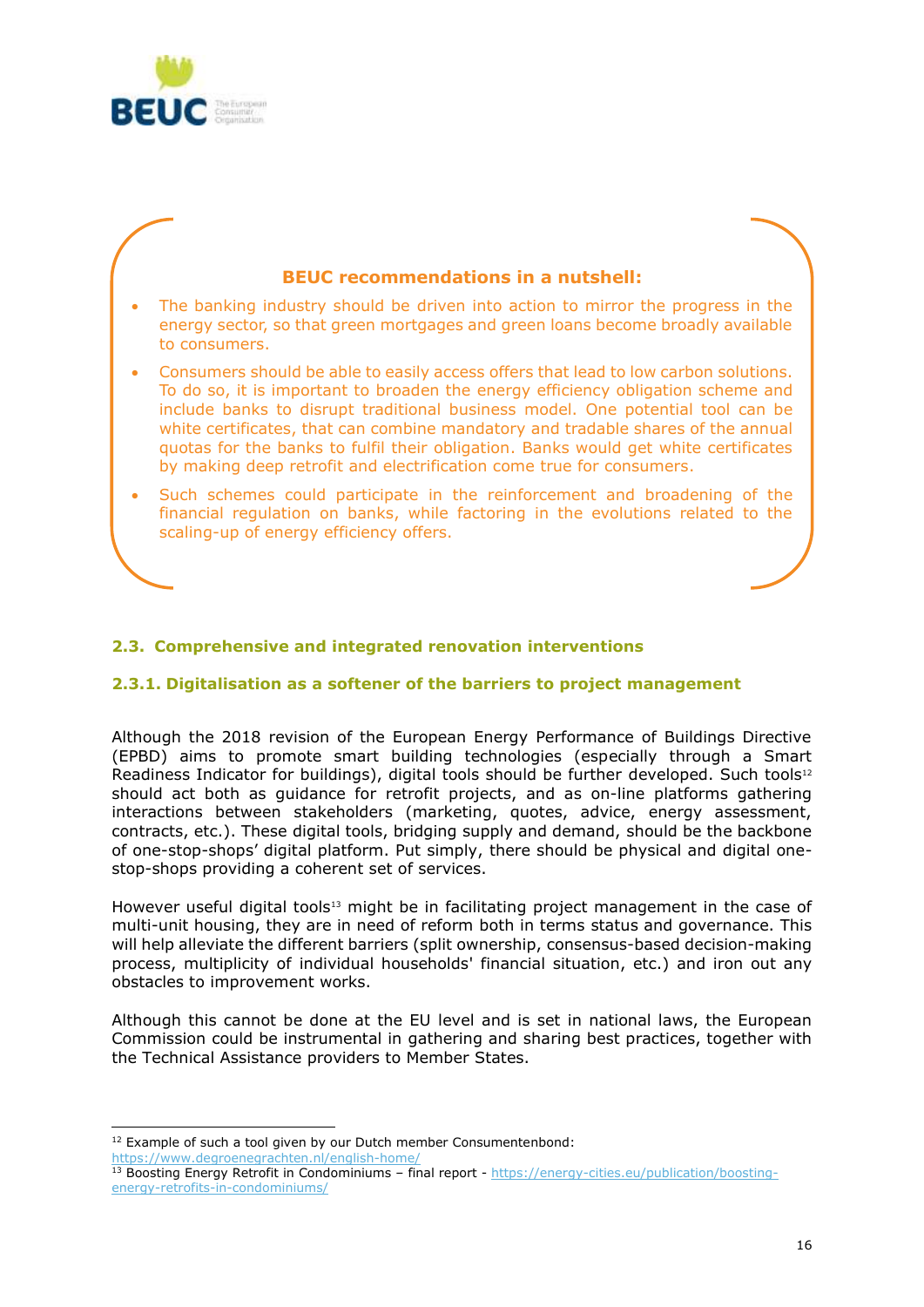

### **2.3.2. How to ensure that installers work with high quality standards**

One-stop-shops should also collect best and worst practices. This includes regulation but also exclusion of the worst performing installers, to be embedded in an annual review of the skills performance. Our Dutch member Consumentenbond is participating in the setting-up of a national platform in the Netherlands where consumers can find reliable providers with .

Reliable accreditation schemes are indeed key to establishing trust between installers and consumers. Installers should be trained on a 'real implementation' basis, in-the-field, to directly put in practice theoretical knowledge. Training should also be provided based on a lifelong learning approach, as technologies and techniques evolve at a steady pace. Training installers to coherently combine their different works (electrician, window installer, plumber, etc.) in a timely fashion is essential and should be part of the accreditation process and of the quality checks.

Combined with accreditation, some label schemes can be thought of, based on high-quality products. This would ensure the choice of the most efficient product and the actual quality of its installation. Our Portuguese member DECO mentions a good practice related to a label scheme for efficient windows that is applicable to the product itself as well as for the installers<sup>14</sup>.

Besides, a brand-new profession could be created via one-stop-shops: deep retrofit works coordinators. They could have mixed skills and responsibilities between thermal engineers and architects and would be in charge of ensuring the quality of deep retrofits. Such a profile would be a real enabler in the quality check and continued learning process for accredited installers.

<sup>14</sup> <https://www.classemais.pt/>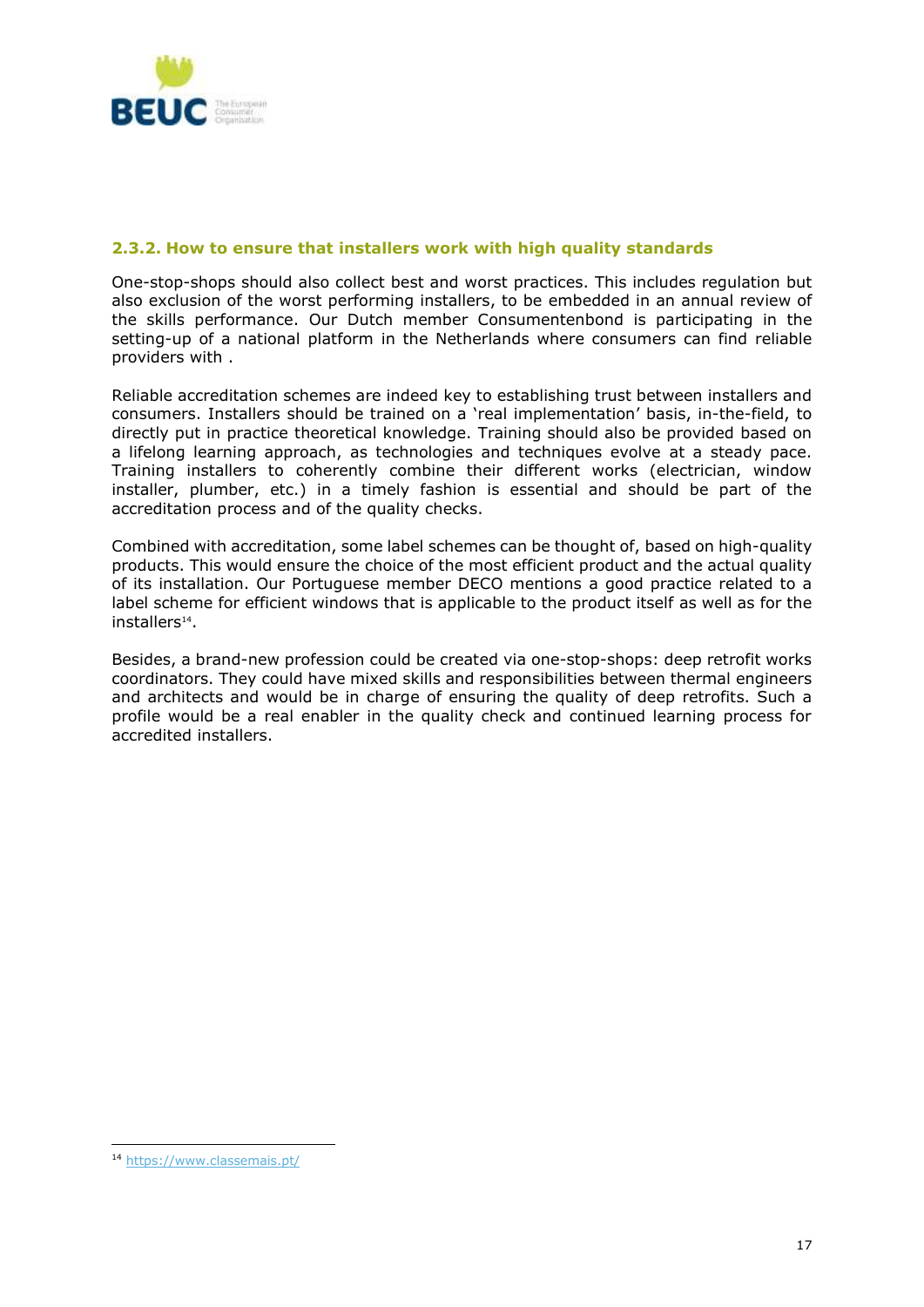

## **BEUC recommendations in a nutshell:**

- BEUC calls for one-stop-shops to be both physical and digital, to provide coherent A-to-Z support and services at each step of consumers' retrofit projects.
- BEUC calls on the European Commission to facilitate the exchange of best practices of reform of multi-unit housing's governance and legal status.
- Accreditation processes are to be stringent and include regular quality checks to allow for the exclusion of the least, and poorly, performing installers to prevent consumers from suffering from scams and bad investments. This is needed to establish trust from consumers to the whole one-stop-shop offer.
- A new profession should be created, combining some of the skills and responsibilities of retrofit architects and thermal engineers, to ensure the coordination and quality of the improvement works and customer relations.

## **2.4. Tackle energy poverty**

Energy poverty is on the rise in Europe due to systemic economic poverty issues and crises like COVID-19. Although the EU has been taking steps to address energy poverty (e.g., under the Clean Energy for All Europeans package), more actions are needed.

To properly address energy poverty, there needs to be a European fund dedicated to this social justice and cohesion challenge. Such a fund could be capitalised via energy taxation revenues (mainly ETS) and its budget ring-fenced to support projects improving the energy efficiency of households in vulnerable situations. Further tools to spur action are the Resilience and Recovery Funds, through which Member States should be both incentivised to spend and disincentivised for inaction. This can be done via a bonus/malus system, to nudge Member States into the implementation of a fair energy transition that should be inclusive. Most active Member States on tackling energy poverty could be rewarded, for example by getting more flexibility on another objective.

Improving the solvency of low-income households can be addressed through dedicated financial tools and programmes, such as a voucher to access green offers, connected to the EU fund and enabled at both national and local level. Any initiative taken in the field of carbon pricing and taxation must however be scrutinised, and its distributional effects assessed. BEUC has compiled a consumer checklist for fair and efficient carbon pricing that provides recommendations on how best to respect consumer rights and interests<sup>15</sup>.

More generally, the distributional effects of the policies and programmes must be assessed and should support low-income households so they can access the services. Of course, this includes the services provided by one-stop-shops, MEPS, financial tools and offers.

Overall, tackling energy poverty also needs to address the training of social services that help consumers in situations of vulnerability. This approach is implemented by BEUC via

<sup>15</sup> BEUC – The consumer checklist for fair and efficient carbon pricing – October 2020. Link to the checklist: beuc-x-2020-100\_the\_consumer\_checklist\_for\_fair\_and\_efficient\_carbon\_pricing.pdf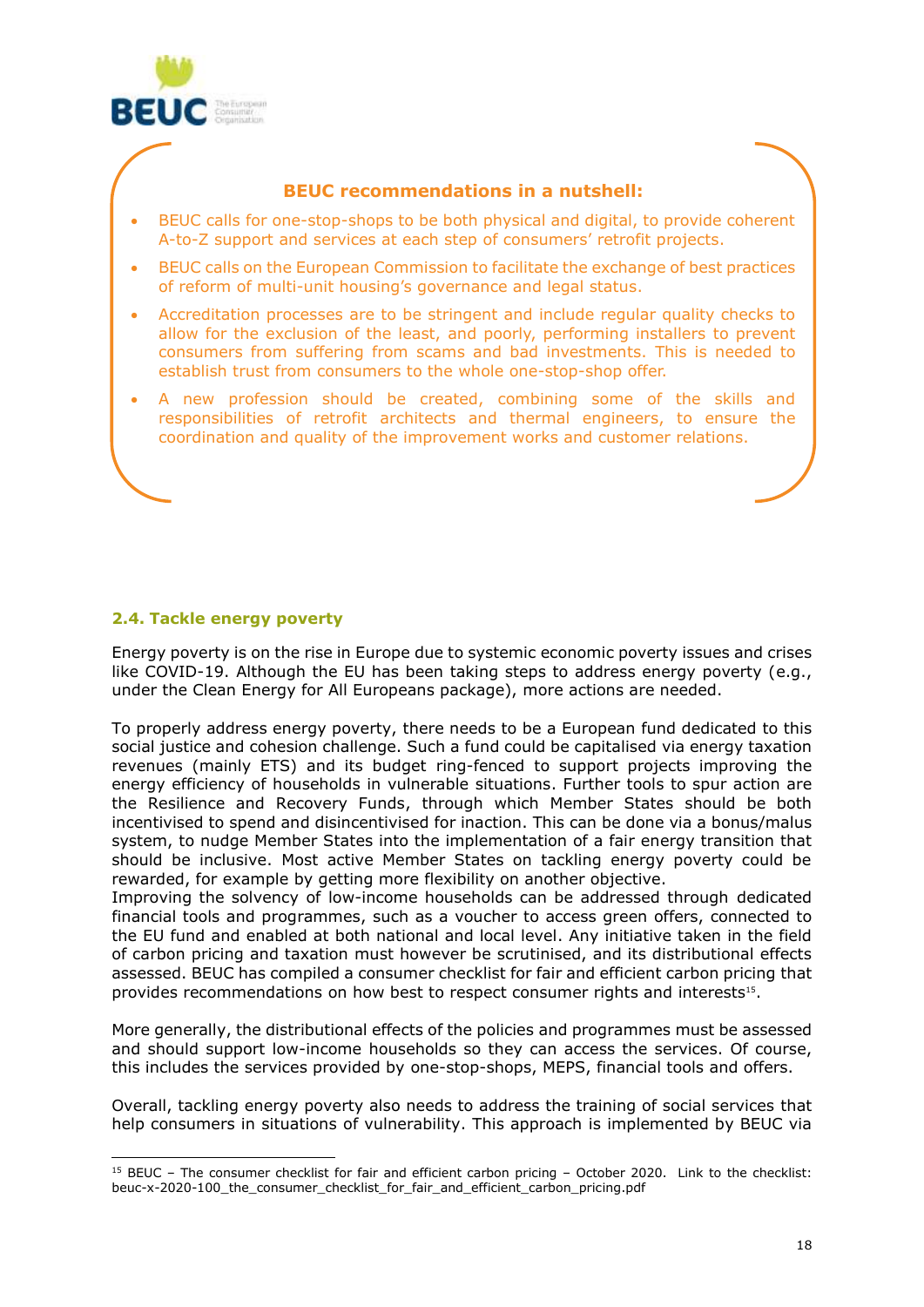

the STEP programme<sup>16</sup>. Here are the first five out of 13 recommendations set under this Horizon 2020 project:

- o introduce a comprehensive Energy Poverty Strategy;
- o ensure coherent and consistent national dialogue on energy poverty issues;
- o adopt an inclusive definition of energy poverty;
- o establish an Energy Advisors' Network;
- o designate energy efficiency as an infrastructure priority.

#### **BEUC recommendations in a nutshell:**

- BEUC calls for the creation of an EU fund to tackle energy poverty. Funding should come from energy taxation, with ETS as a main source**.** Its spending is coordinated with and enabled by Member States. Most active Member States could be rewarded, for example by getting more flexibility on another objective.
- Energy poverty should be streamed into every aspect of the policies and programmes' design and implementation to address distributional effects and ensure that consumers in vulnerable situations are not negatively impacted.

#### **2.5. Support Energy Communities in the adoption of a circular financial scheme: benefits made from renewables are reinvested in energy efficiency**

As identified by the European Commission, energy communities have an untapped potential. Energy communities gather citizens, local authorities, and local businesses into a common investment project in the energy transition. Such communities can be a great source for innovative financial schemes that intertwine investments in renewables and in energy efficiency.

A systemic approach should be based on encouraging consumers to invest their savings within their community. Then, to recycle the benefits related to the investments in the renewables into energy efficiency projects, again, within their community, to further accelerate the energy transition by "cascading" their investments.

#### **BEUC recommendations in a nutshell:**

• BEUC calls for such energy communities - that gather consumers and pool their investments in renewables and efficiency - to be supported.

<sup>&</sup>lt;sup>16</sup> STEP - Policy Recommendations for the implementation of the clean energy for all Europeans packages. Link to the paper

https://www.stepenergy.eu/wp-content/uploads/2020/08/Policy\_Recommendations\_1st\_set\_D6.3\_final.pdf